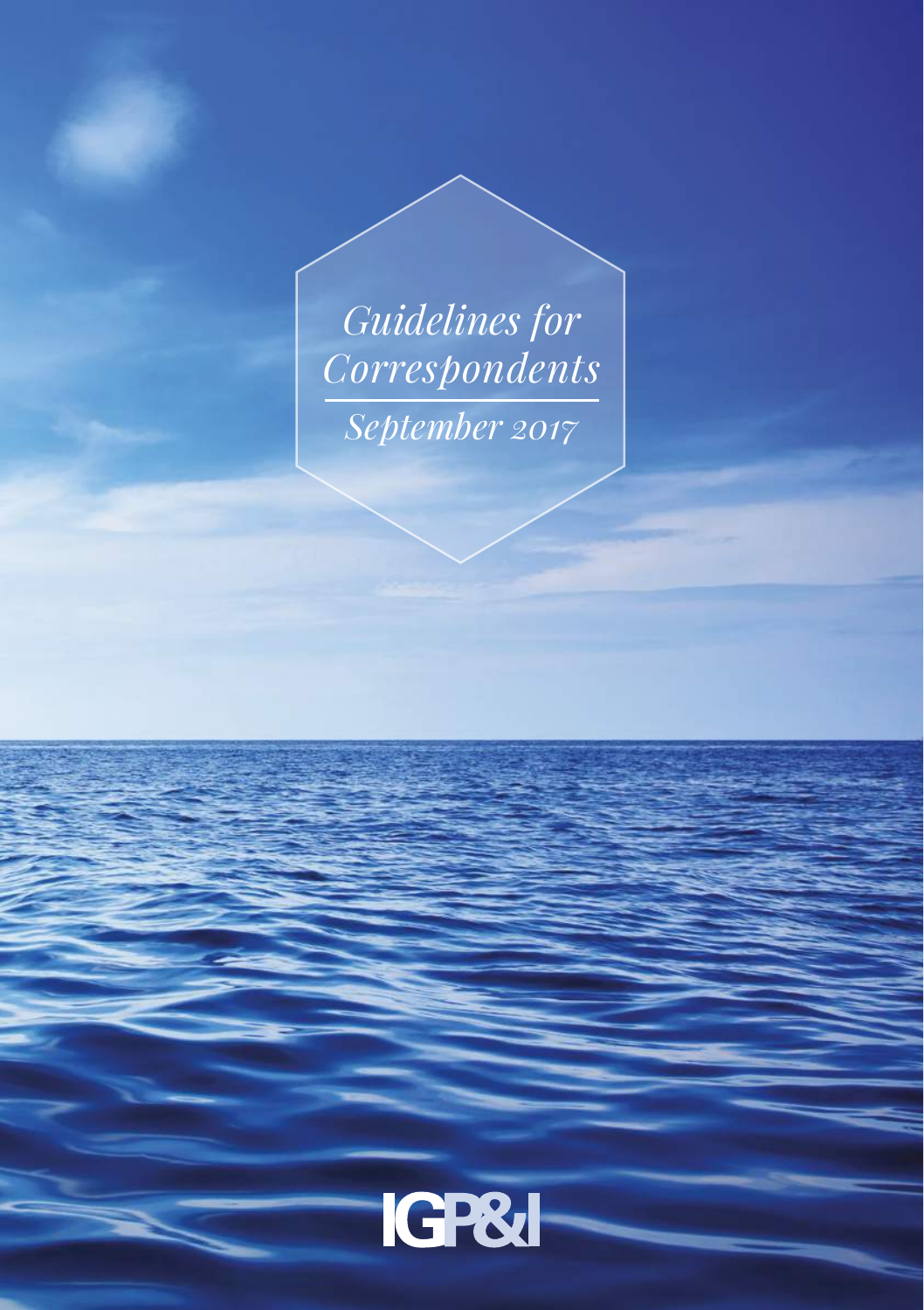*These guidelines provide the foundation for a common approach to the handling of incidents and promote a consistent response by all correspondents when instructed by a Club which is a Member of the International Group of P&I Clubs.1*

*The guidelines supplement individual Clubs' instructions to correspondents and cover issues common to all Clubs.*

## *1. Listing of correspondents*

The listing of a correspondent does not represent any kind of contractual or agency relationship between the correspondent and the Club, nor does it create any right to be included in any subsequent list. Correspondents are not agents for the Clubs and are not automatically authorised to accept service of any proceedings on behalf of the Clubs or any subsidiary or associated companies. The correspondent, although listed and named by the Club, will usually act for the shipowner/charterer whose ship is entered with the Club.

Correspondents must be contactable 24 hours a day and they must keep the Club advised of changes to staff/office communications details. Correspondents should regularly check their entries on Clubs' websites and apps to verify that the Club has the correct contact details.

## *2. Governance*

Correspondents must operate to the highest ethical standards and have appropriate systems and procedures in place.

#### A) BRIBERY

Clubs have best practice systems to deal with bribery, including "facilitation payments". and financial crime. Those systems extend to all correspondents and service providers. Compliance with the requirements of individual Clubs' strict bribery prevention policies and anti-bribery laws,<sup>2</sup> must be in addition to correspondents' compliance with any other antibribery legislation that may affect them.

### B) MONEY LAUNDERING

Correspondents should have systems in place to ensure they and their subcontractors and service providers do not contravene anti moneylaundering or tax evasion legislation. Such systems should include procedures to identify their clients and ensure that transactions are legal. Financial transactions that are not in accordance with normal business practices may give rise to a criminal offence.<sup>3</sup>

### C) SANCTIONS

Correspondents should be aware that sanctions and regulations imposed by a state, international organisation or other competent authority, whether directly or indirectly, affects the assistance Clubs can offer Members in countries subject to sanctions. In particular, Clubs may not be able to assist Members in providing a letter of undertaking or bank guarantee to secure a claim.

*<sup>1</sup> [www.igpandi.org](http://www.igpandi.org) 2 for example, the UK Bribery Act 2010 and the United States Foreign Corrupt Practices Act 1977*

*<sup>3</sup> for example, the UK Proceeds of Crime Act 2002 (POCA), part 7*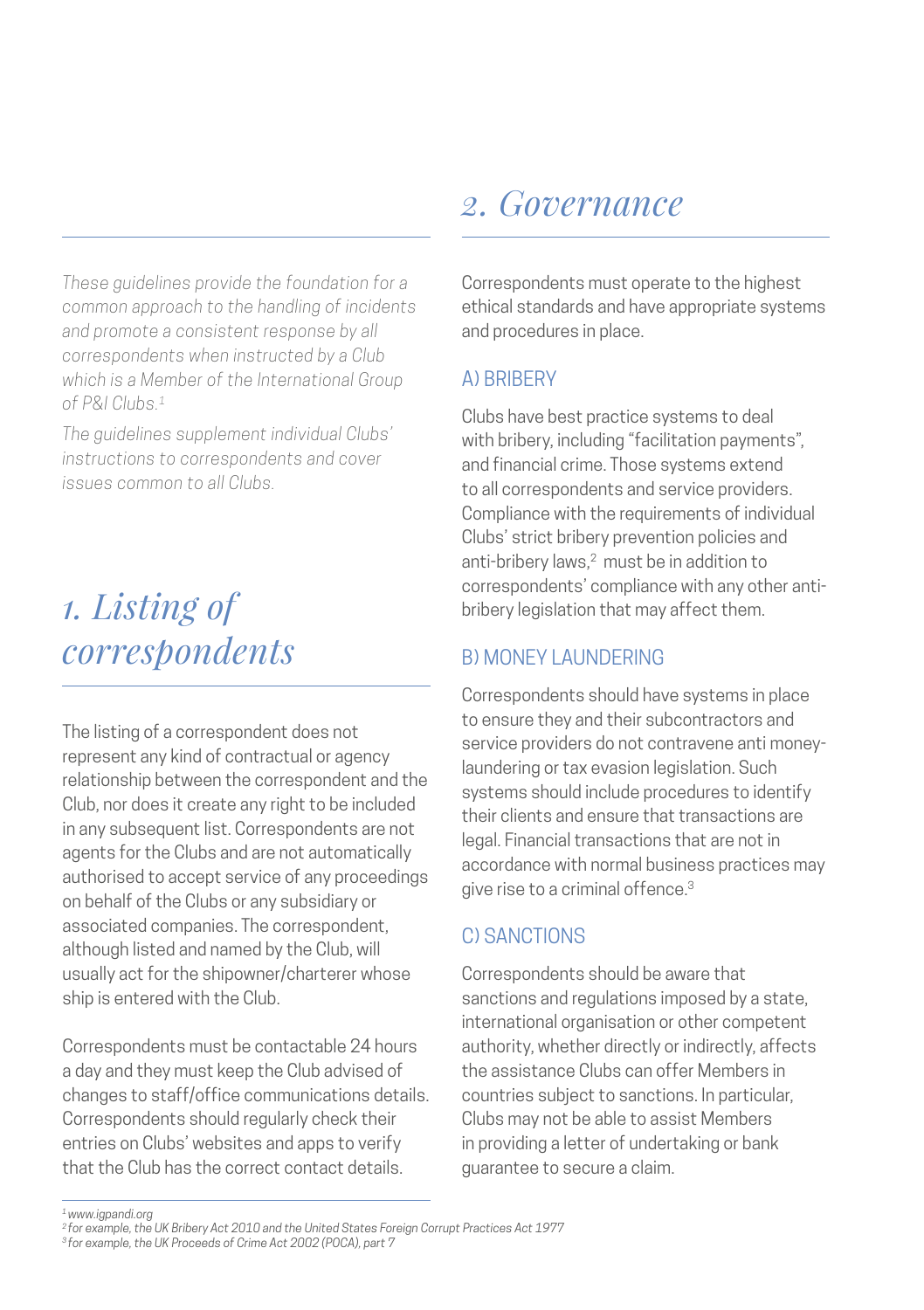

It is the correspondent's responsibility to ensure that all third parties that they instruct or remit funds to are not listed as prescribed persons or organisations on any trade or economic sanctions lists, in particular, those published and maintained by the United Nations, the European Union and the United States.

The situation on sanctions can change and the correspondent should contact the Club concerned for specific advice.

### D) DATA PROTECTION

Correspondents should be aware that Clubs, correspondents and service providers are subject to data protection legislation.<sup>4</sup> Correspondents will routinely receive personal data for claimants and crew members. "Personal data" refers to information about an individual, such as their name, job description, date of birth, email address, mailing address or health-related data. All personal data should be handled and stored carefully and distributed securely and no more widely than necessary.

### E) SLAVERY AND HUMAN TRAFFICKING

As part of the Clubs' business and supply chains, correspondents must conform with the Clubs' zero-tolerance position in respect of modern slavery and human trafficking, including compliance with any relevant legislation.5

### F) CLIENT MONEY

Where permitted by local regulations. correspondents should operate a designated client bank account for the receipt of funds to pay claims. This account should be separate from the correspondents' day to day business accounts.

#### G) PROFESSIONAL LIABILITY/ERRORS AND OMISSIONS INSURANCE

It is prudent for correspondents to have adequate errors and omissions insurance that provides protection for your services, or those which extend to ownership of an associated company, arising from claims of negligence or failing to perform your professional duties.

# *3. Conflicts of interest*

A conflict check must be undertaken as soon as instructions are received and the Club or Clubs must be informed of any potential conflict immediately.

The two most common circumstances where a correspondent may encounter a conflict of interest involve an owner and charterer (for example, when they have a cargo problem at a discharge port) where:

- a. both parties are entered with the same Club, or
- b. the parties are entered in different Clubs and the correspondent is listed by both Clubs.

*4. Reporting*

### A) FIRST NOTIFICATION

A correspondent may be notified of an incident or claim from a number of sources other than the Club, such as the Member, the ship's master, local agent, owner, charterer or directly from a claimant or the claimant's insurer.

For urgent matters (death, serious illness and/or injury, pollution, ship arrest, collision, groundings and service of legal proceedings), the first

*4 for example, the UK Data Protection Act 1998 and, from May 2018, the EU General Data Protection Regulation (GDPR)*

*5 for example, the UK Modern Slavery Act 2015*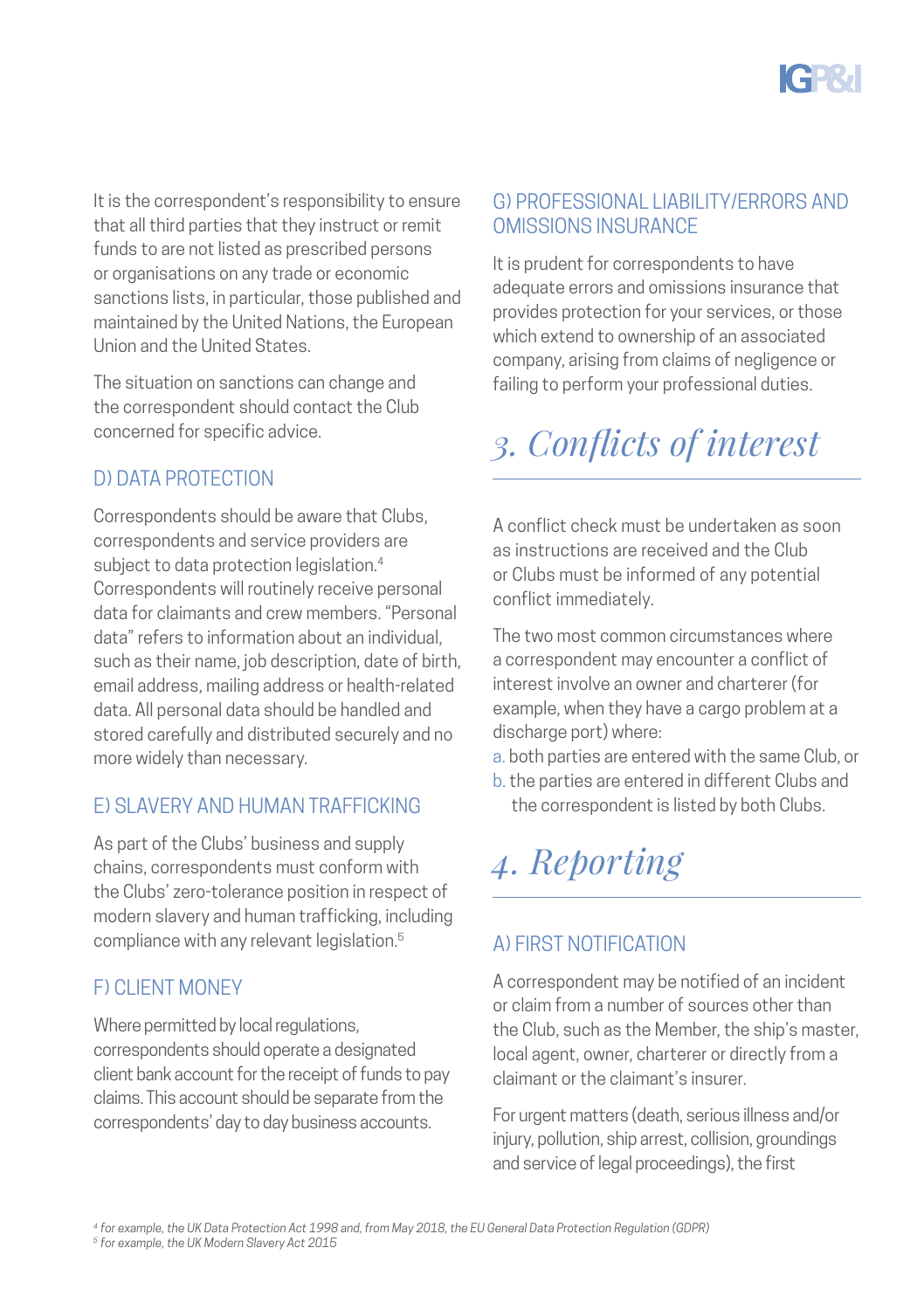notification to the Club should be made by both telephone and email to the Club. For non-urgent matters, the first notification should be sent by email. In order to minimise any delay in obtaining a response when sending an email, try to identify the claims team or individual and only use the Club's general email address if this cannot be done.

Correspondents should be familiar with the risks covered by each Club, as set out in their Rules. Not all Members will be covered for all these risks and so correspondents should seek confirmation of the extent of the cover from the Club. However, the correspondent is recommended not to stop dealing with matters whilst waiting to receive such confirmation. The first notification to the Club should include:

- The ship's name and IMO number.
- Description of the incident including the date and the port/place where the incident occurred.
- The party requesting assistance and the nature of the assistance requested.
- Any steps taken by the correspondent.
- The current status and proposed future action, including details of any deadline/time limits which the Member may be required to satisfy.
- Details of security demands and reasonableness thereof.
- Contact details for the correspondents and any service providers appointed.

#### B) SUBSEQUENT REPORTS TO THE CLUB

Communication by phone remains extremely important and can be a useful addition to email reporting. Surveyors, lawyers or other experts must be encouraged to give you, as correspondent, timely updates which add value for the Club and Member. Where possible, the correspondent should ensure that all information from these sources is channelled through them and that they control the case locally.

In the initial period following an incident ''no news is good news'' does not apply and reports (including service providers' reports) will be required on a frequent basis, including:

- Details of the property damaged/person or persons injured etc (as applicable).
- Cause of the incident.
- Steps to be taken to protect the Member's position, including measures to preserve the Member's right of redress against third parties. including any time limits.
- Claimed amount and any assessment of/material changes to quantum.
- Current status of any negotiations with claimants or their representatives.
- Any hearing dates.

## *5. Appointment of local surveyors or other third parties (service providers)*

Ideally the correspondent should obtain approval from the Club before any service provider is appointed. Where prior approval cannot be obtained, the correspondent may appoint the service provider to avoid delay but the Club must be notified at the earliest opportunity. The best service provider suitable for the task must be appointed, provided they are not conflicted, regardless of whether they are in-house or independent.

If the Club sends an expert to attend, the correspondent should provide them with any assistance necessary, including promoting co-ordination with any attending local service providers.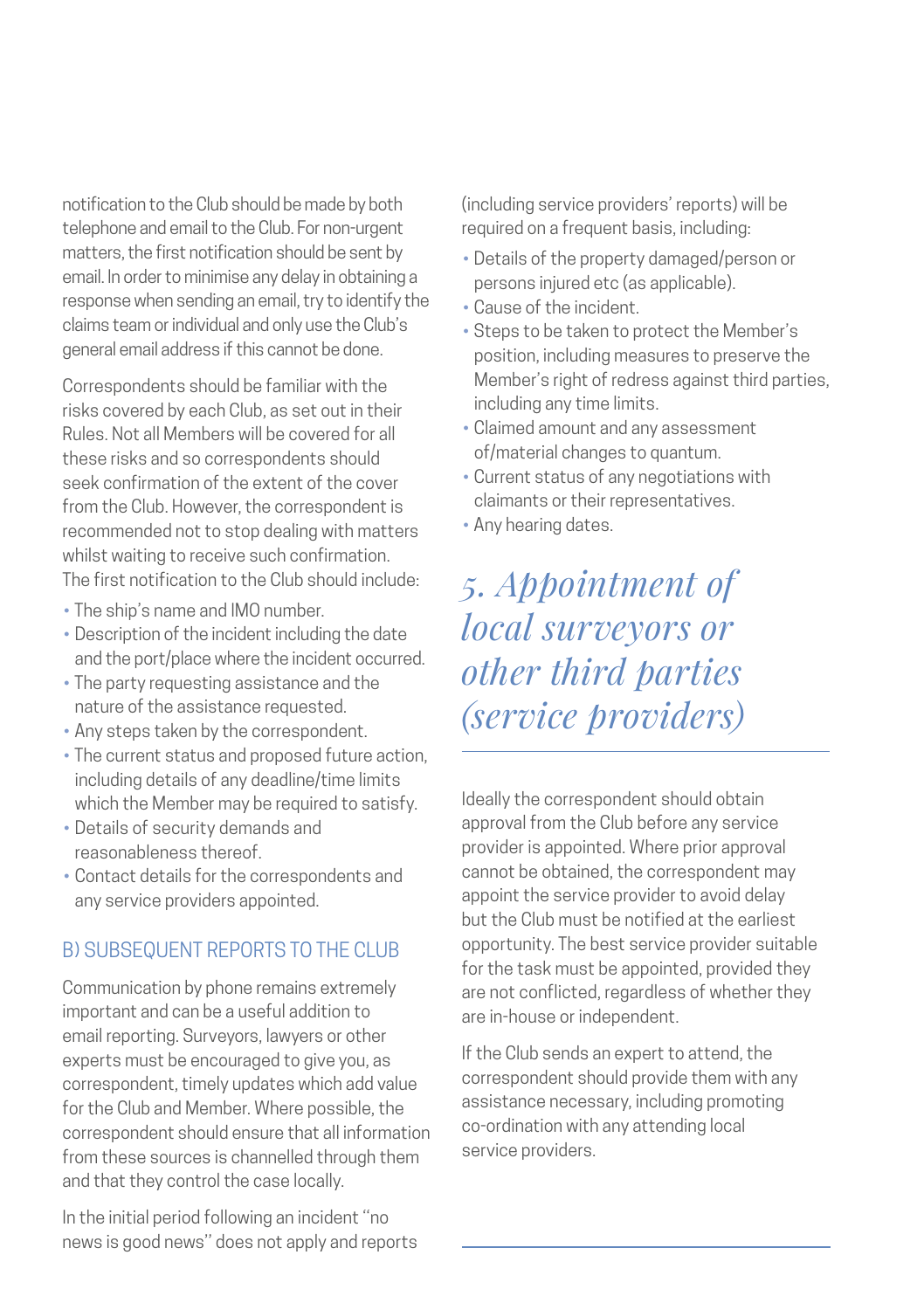# *6. Claims handling*

Claims may be pursued locally or in another country because of contractual terms or by agreement between the parties. If a correspondent receives claims documents, they should seek instructions from the Club. The Club or Member may wish to handle the claim; alternatively, the correspondent may be authorised to handle the claim. If so, the correspondent should provide as soon as possible their opinion on the merits of the claim and best estimate of the overall claim and fee exposure. The best estimate should be updated as appropriate to assist the Club in setting a reserve. If a claimant starts legal proceedings, the Club should be advised immediately.

### A) TIME EXTENSION

No time extension is to be granted to any party without authority from the Club or the Member.

### **B) CLAIMS SETTLEMENT**

Correspondents should not enter into settlement negotiations or agree to any settlement proposal without authority. An agreed settlement must include a receipt and release document, approved by the Club in advance, and the cancellation and return of any guarantee.

If the Member no longer exists, they will be unable to pay claims. Other than in death and personal injury matters, if no guarantee has been issued it is unlikely the Club will be able to assist further and the correspondent may be asked to close their file and submit a final invoice.

#### C) COURT PROCEEDINGS – ARBITRATION – MEDIATION

No claim is to be taken to court, arbitration or mediation without instructions from the Club and Member.

## *7. Guarantees*

The correspondent should inform the Club immediately if they receive a request for security and/or a threat of arrest or detention of the ship or another asset. In order to consider whether it is appropriate for the Club to provide security, the Club must be informed as soon as possible of the name of the beneficiary, the quantum and form of security requested.

The provision of Club security is discretionary and depends on a number of factors, regardless of the guarantee amount or pressure from interested parties. The security may be provided directly to the claimant by the Club or, by agreement, via the correspondent.

A correspondent must not agree to issue a letter of undertaking (LoU), or other form of security, without the approval of the Club. A Club will not authorise a guarantee to a sanctioned entity.

The following forms of security may be considered in order of preference:

1. LoU. Clubs recognise that this is not an option for all claimants in certain jurisdictions.

2. Interim security to be replaced by a bank guarantee or bail bond within a specified time-frame.

3. A bank guarantee or bail bond with no interim security.

Clubs do not provide anticipatory security or security for an unlimited amount. Club security only covers a Member's legal liability and will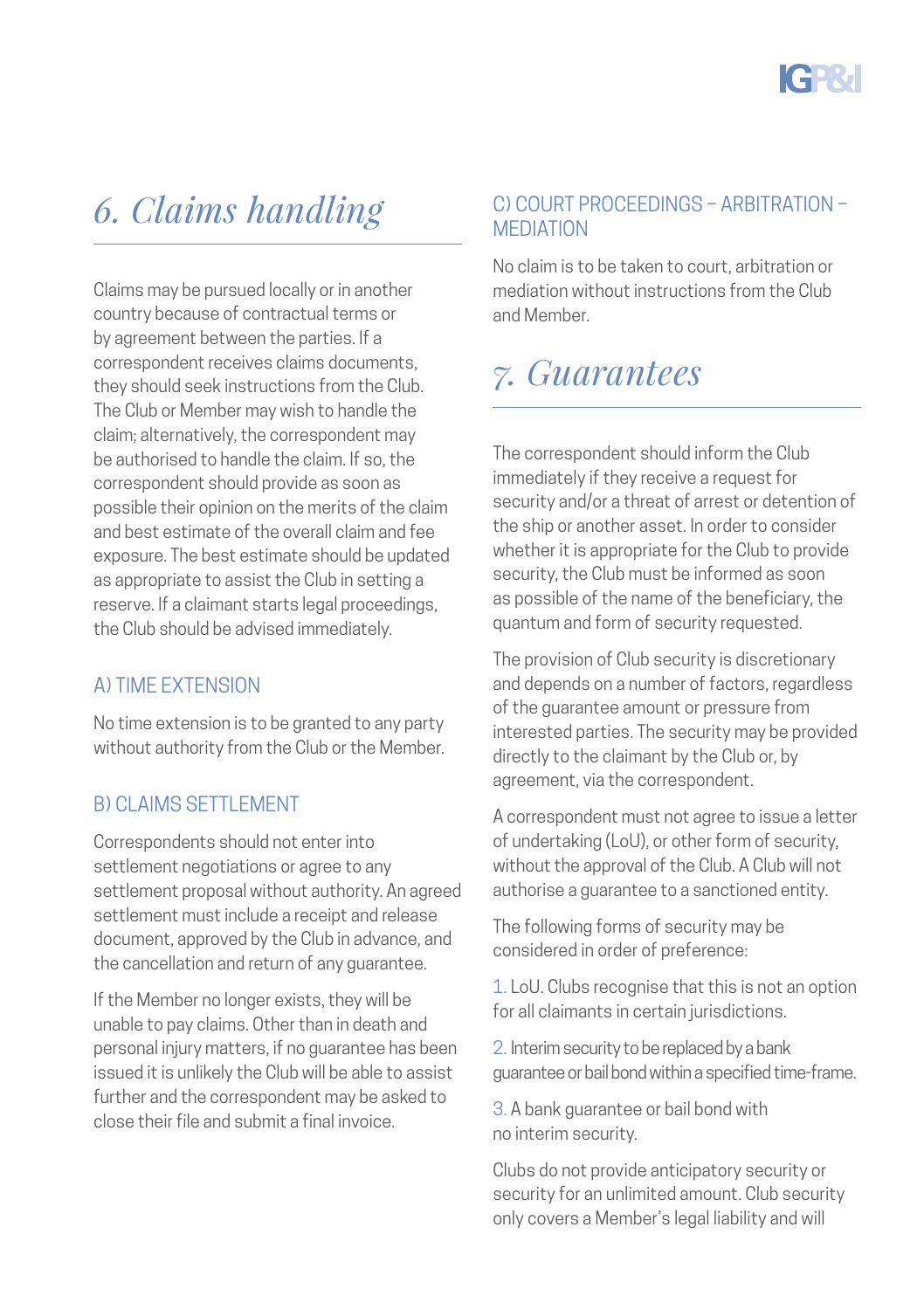be for a quantified claim amount, which should be referred to in the terms of the guarantee. It is preferable that the amount of the guarantee includes interest and costs.

## *8. Freight, demurrage & defence cover (FD&D)*

Clubs offer a separate cover for their Members' legal costs in defending or prosecuting certain types of claims. The involvement of the correspondent in FD&D matters will vary, and will often be minimal, as legal input is often necessary. The correspondent, whether legal or commercial, should determine the extent of Club cover and should not assume that any fees will be paid directly by the Club.

## *9. Contingency planning*

The correspondent's contingency plans should include a business continuity plan and a plan for handling large claims and major casualties. Their staff must be familiar with these plans and their roles within them. Plans should be regularly tested and updated.

## *10. Invoicing*

Correspondents should be familiar with the invoicing requirements of each Club. Some Clubs use the "feesable"6 system which enables correspondents and third party suppliers to use a universal invoice format.

For Member's own surveys, or matters not covered by Clubs, it is the correspondent's responsibility to make arrangements for the payment of fees and disbursements. The correspondent may request a payment in advance from the Member.

### A) INVOICING INSTRUCTIONS

Correspondents should check with the Club who the invoice should be addressed to.

Invoices should contain the Club's and the correspondent's references, together with the beneficiary's banking details.

Fees and disbursements should be shown separately. The fee calculation should show the hourly or daily rates and the time spent. Receipts or other evidence should be provided for disbursements. Correspondents should not settle any third party's invoice without the authority of the Club.

### B) PAYMENT INSTRUCTIONS

Clubs prefer to make electronic payment for invoices they pay directly. The beneficiary of the payment must match the person or company issuing the invoice.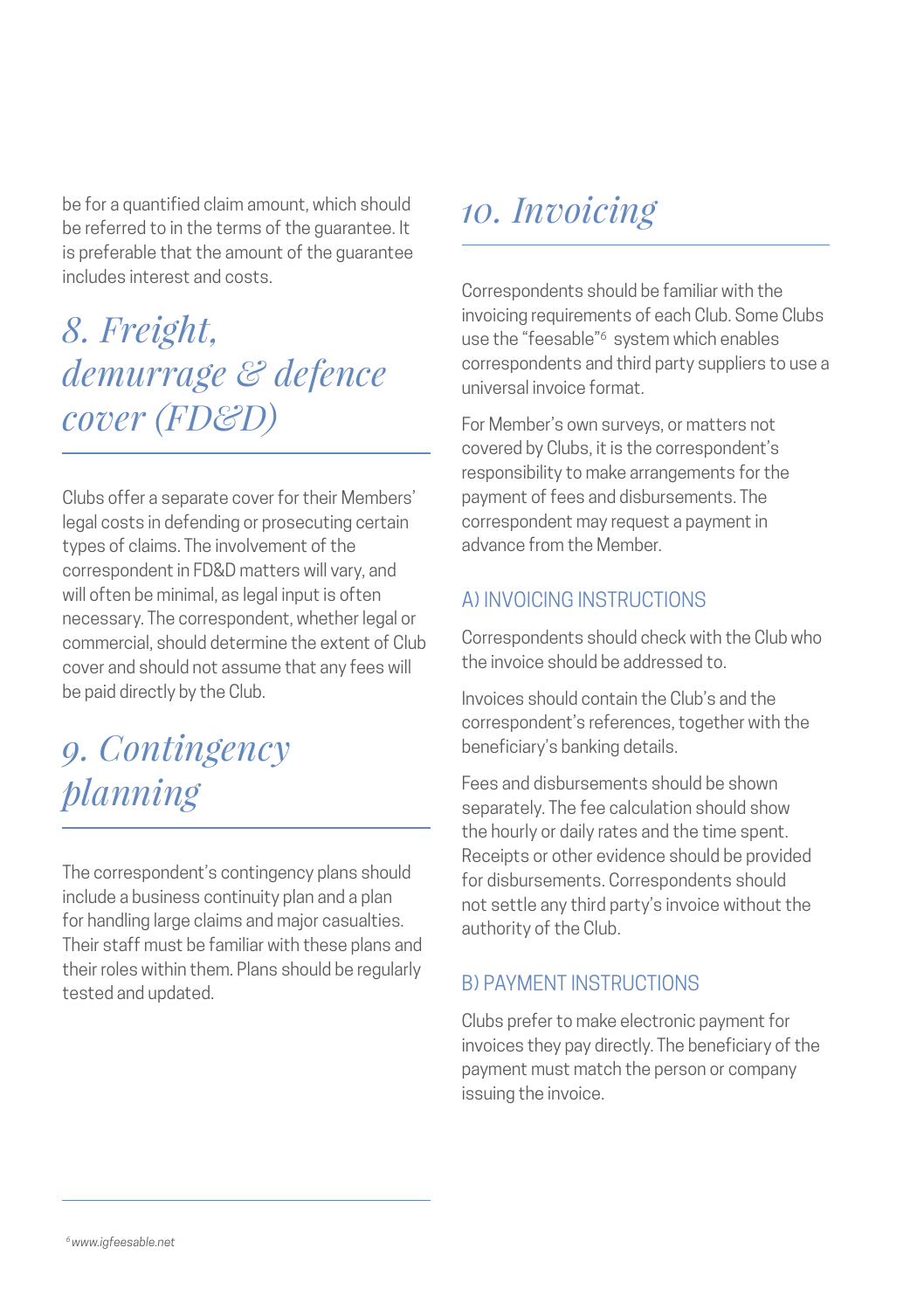

#### C) INTERIM INVOICES

To assist the Club in controlling costs, interim invoices (including those of service providers) should be submitted unless the Club decides otherwise.

#### D) FINAL INVOICES

Procedures for the submission of final invoices will vary from Club to Club. A final invoice, clearly marked as such and including any outstanding service providers' costs, should be submitted as soon as a case has been concluded or when the involvement of the correspondent is no longer required, normally within three months unless the Club specifies otherwise.

#### E) INVOICE ENQUIRIES

Occasionally, clarification of invoices or items contained in them may be required. For invoices to be paid by Clubs, in the event of a dispute between the Club and the correspondent, the Club will settle the undisputed portion of the invoice as quickly as possible.

## *11. Provision of general information on local matters*

Correspondents are encouraged to advise Clubs of general information relevant to ships trading within their local area. Clubs may wish to include this information in their websites, apps and publications for the benefit of their Members.

#### THE IMPORTANCE OF CORRESPONDENTS

As the local "eyes and ears" of the Clubs correspondents perform a key role looking after the interests of Clubs and their Members around the world. This updated version of the Guidelines has been prepared to enable correspondents, and in particular the next generation, to work closely together with the Clubs to continue to meet Members' expectations for the delivery of the highest quality services in a rapidly changing world.

#### **REFERENCES**

The International Group of P&I Clubs [www.igpandi.org](http://www.igpandi.org)

UK Bribery Act 2010 <http://www.legislation.gov.uk/ukpga/2010/23/contents>

United States Foreign Corrupt Practices Act 1977 <https://www.justice.gov/criminal/fraud/fcpa/docs/fcpa-english.pdf>

UK Proceeds of Crime Act 2002 (POCA) <http://www.legislation.gov.uk/ukpga/2002/29/contents>

UK Data Protection Act 1998 <http://www.legislation.gov.uk/ukpga/1998/29/contents>

UK Modern Slavery Act 2015 <http://www.legislation.gov.uk/ukpga/2015/30/contents/enacted>

Feesable billing system [www.igfeesable.net](http://www.igfeesable.net)

## **IGP&I**

#### INTERNATIONAL GROUP OF P&I CLUBS

Peek House, 20 Eastcheap London EC3M 1EB

T +44 20 7929 3544 F +44 20 7621 0675 E [secretariat@internationalgroup.org.uk](mailto:secretariat@internationalgroup.org.uk) W [igpandi.org](http://igpandi.org)